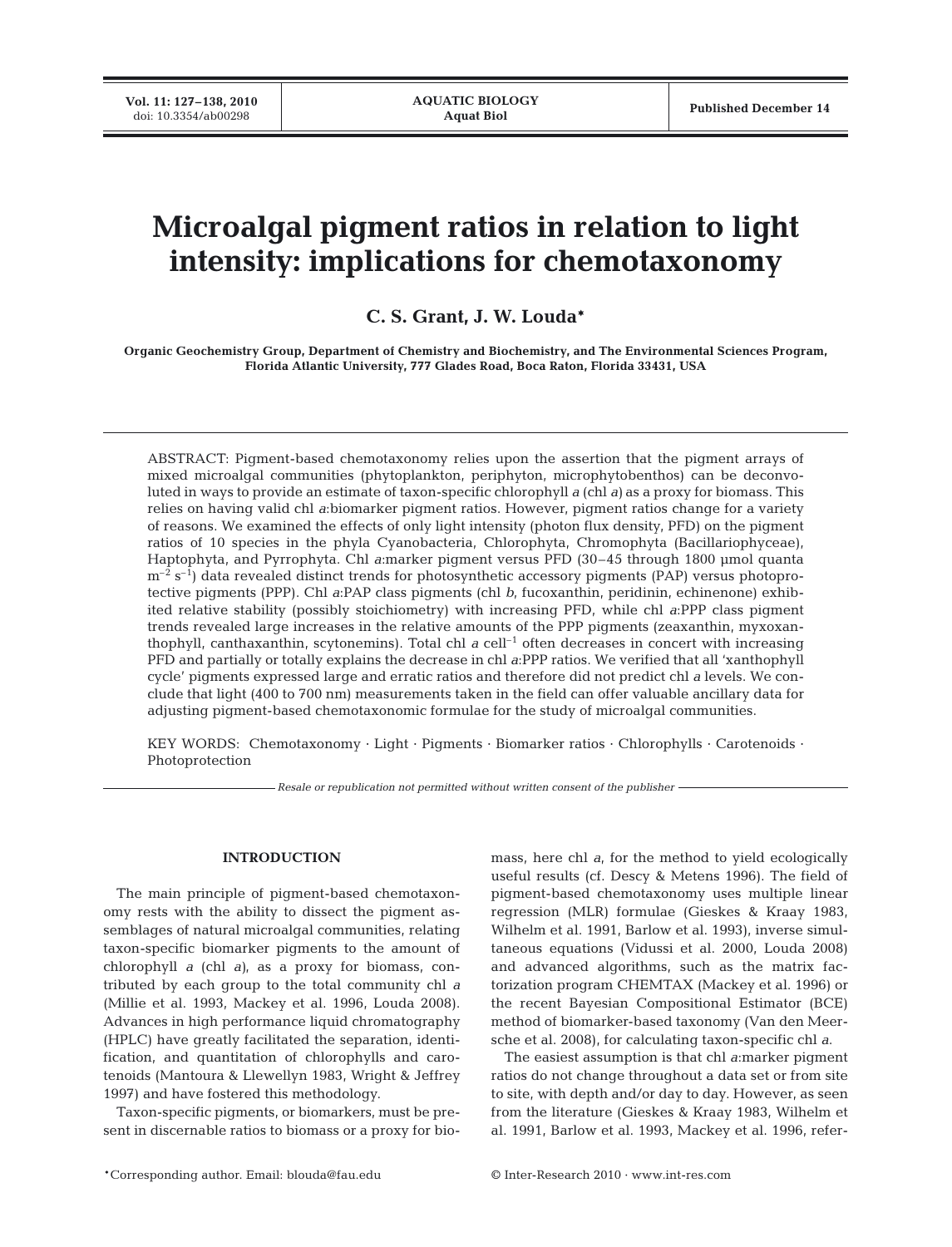ences in Jeffrey et al. 1997, Wright & Jeffrey 2005) and the data herein, pigment ratios do change in response to various environmental factors. Data from field samples are entered into a multiple regression / multiple simultaneous equation formula or matrix wherein taxon-specific chl *a* values are the dependent variables and the concentrations of specific marker pigments are the independent measured variables. Chl *a*:marker pigment molar ratios (Louda 2008) or marker pigment: chl *a* weight ratios (i.e. CHEMTAX; Mackey et al. 1996, Eker-Develi et al. 2008) are then used as multipliers for calculating the contribution of each major algal group to total phytoplankton biomass, expressed as a function of chl *a*. Errors stem from the fact that pigment ratios change for a number of reasons, such as growth rate (Goericke & Montoya 1998, Pinckney et al. 2001), variant species composition (Schlüter et al. 2000, Wright & Jeffrey 2005), light availability (Wright & Jeffrey 2005, Leonardos & Harris 2006), temperature (Greisberger & Teubner 2007) and the nutritional state of phytoplankton (Mackey et al. 1996, Goericke & Montoya 1998), amongst others (cf. Eker-Develi et al. 2008 and references therein). The sunscreen pigment scytonemin is also reported to be affected not only by light but by the state of desiccation in certain cyanobacteria (Fleming & Castenholz 2007). Given the above, the use of pigment ratios needs to be standardized for each system (Lewitus et al. 2005) to provide homogeneous datasets (Mackey et al. 1998). Relative to light, this also can include splitting samples into low versus high light samples (Descy et al. 2000, Rodriguez et al. 2006) or similar depth strata in the sampled area (Mackey et al. 1998).

Pigments that have a light-harvesting function (photosynthetic accessory pigments; PAP) in photosynthesis tend to covary with chl *a* (Green & Durnford 1996), while those that appear to have a photoprotective function (photoprotective pigments; PPP) can be expected to increase in high light intensities (Goericke & Montoya 1998).

Xanthophyll cycle pigments change rapidly in concert with photic flux and light:dark cycles. These include carotenoid  $\leftrightarrow$  carotenoid epoxide conversions in chlorophytes (zeaxanthin, ZEA  $\leftrightarrow$  antheraxanthin, ANTH ↔ violaxanthin, VIOLA; Demmig-Adams 1990) and chromophytes (diatoxanthin,  $DX \leftrightarrow$  diadinoxanthin, DD; Hager 1980). Given the rapid changes in these series, it can then be argued that none of these pigments can exist in reliable or useable quantitative relationships with chl *a*. However, the sum of xanthophyll cycle pigments (ZEA+ANTH+VIOLA or DD + DX) may yield meaningful information as to the chemotaxonomic and/or light history of microalgal communities and indicate specific biomarker ratio values to be used when a certain photic history is inferred. The 'epoxidation state' (EPS) of the xanthophylls cycle (EPS = [VIOLA + 0.5 ANTH] / [VIOLA + ANTH + ZEA]; Thayer & Bjorkman 1992) may also provide insight as to light history over the short (~ hours to days) term.

Additional complications in pigment interpretations arise if senescent, dead, or grazed materials are present in the natural seston, periphyton, or microphytobenthos being analyzed. In these cases, the presence of pheopigments may confound analysis of the data (Louda 2008) as pigments such as peridinin (PERI; dinoflagellates) and fucoxanthin (FUCO; chrysophytes, diatoms) degrade faster than xanthophylls, such as ZEA and lutein (LUT; Leavitt & Carpenter 1990, Louda et al. 1998, 2002, Patoine & Leavitt 2006).

Variations of pigment content within various taxa, even at the species level, are often ignored in biomass estimations. Thus, a need exists to define ratios and especially their variability in ways that will allow reliable/verifiable estimates of chl *a* contributions for each taxon (Peeken 1997, Jeffrey et al. 1999) or 'plankton functional group' (PFG; Paerl et al. 2003), as summarized in this quote: 'The biggest problem remaining for all such techniques is the paucity of data available for pigment ratios of major species over a wide range of light and nutrient regimes' (Jeffrey et al. 1999, p. 890). This is especially critical since past studies (Carreto et al. 2008) have shown a logarithmic decrease in pigments (e.g. chl *a* per cell) and decreasing chl *a*:marker pigment ratios with increasing irradiance.

In the present study, we evaluated irradiance, an easily measured laboratory and field parameter, as a driver for changes in chl *a*:biomarker pigment ratios. Data were collected on pigment ratios and, where possible, pigment contents cell–1. Ten algal species (3 cyanobacteria, 2 chlorophytes, 2 diatoms, 2 dinoflagellates, and 1 haptophyte) were investigated under photosynthetically active radiation (PAR) irradiances of 30–45, 108–120, 300, and 1600–1800 µmol quanta  $m^{-2}$  s<sup>-1</sup>. These we classify as low, moderate, high, and intense light conditions, respectively. Other growth parameters were not altered, and harvesting occurred during nutrient replete conditions.

# **MATERIALS AND METHODS**

**Experimental organisms**. Freshwater and marine microalgal species were purchased (Carolina Biological Supply Company).

Cyanobacteria: *Lyngbya* sp. (fresh), *Scytonema hoffmanni* (fresh), *Anacystis nidulans* (also known as *Synechococcus* sp.: marine).

Chlorophyta: *Closterium acerosum* (fresh), *Cosmarium turpinii* (fresh).

Chrysophyta, Bacilliariophyceae: *Navicula* sp. (fresh), *Phaeodactylum* sp. (marine).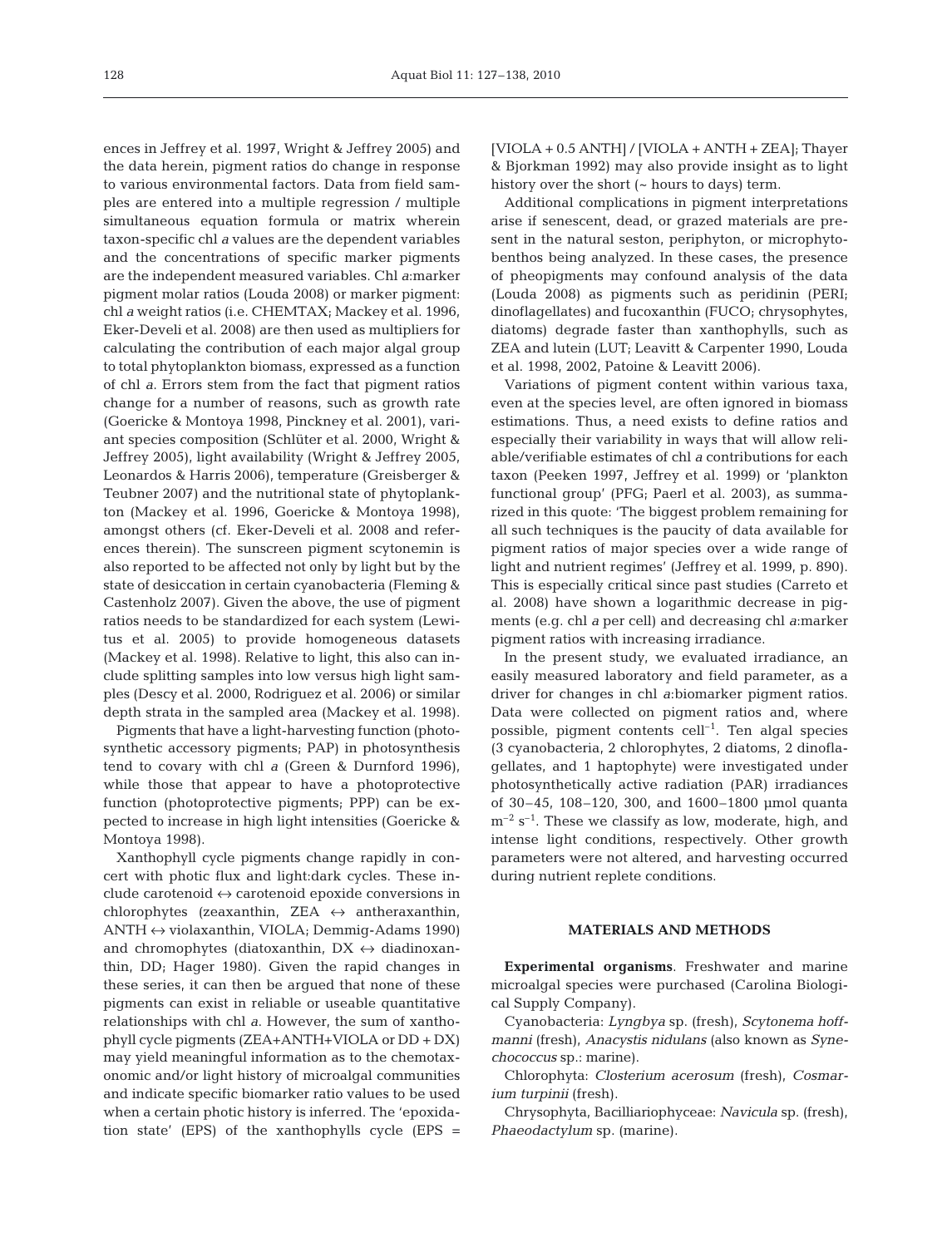Chrysophyta, Prymnesiophyceae: *Isochrysis galbana* (also known as 'T-ISO': marine).

Pyrrophyta, Dinophyceae: *Gymnodinium* sp. (marine), *Amphidinium carteri* (marine). Cross contamination of the *Gymnodinium* sp. with *A. carteri* (PERI) as supplied precluded any meaningful interpretation of biomarker (fucoxanthin) data for *Gymnodinium* sp.

**Culture conditions**. Algae were cultured in 50 ml lots within 125 ml baffled bottom flasks (low light) or tissue culture flasks (moderate to intense). Light levels are given here as low  $(30-44.5 \text{ \mu mol quanta m}^{-2} \text{ s}^{-1})$ , moderate (108–120 µmol quanta  $m^{-2} s^{-1}$ , high (300 µmol quanta  $m^{-2}$  s<sup>-1</sup>), and intense (1600–1800 µmol quanta  $m^{-2}$  s<sup>-1</sup>). Light sources included sunlight quality (Verilux Instant Sun™), Full Spectrum™ (ValuTek), 'aquarium' (Phillips), and UVA fluorescent tubes (Sylvania Gro-Lux™). Low light illumination (30 to 44 µmol quanta  $\rm m^{-2}$  s<sup>-1</sup>) of the 125 ml flasks in a rotating (60 rpm) water bath was from overhead using 1 each sunlight and aquarium tubes set on a 12:12 h light:dark cycle. Low light illumination of the flat (tissue culture) flasks was from above and below using sunlight and aquarium quality 20 W bulbs, 1 each above and below a flat wire mesh rack. Moderate (110–120 µmol quanta  $m^{-2}$  s<sup>-1</sup>) and high (300 µmol quanta  $m^{-2}$  s<sup>-1</sup>) light conditions were achieved within a temperature controlled (25°C) Revco-Harris growth chamber in which 6 sunlight quality fluorescent plus 6 Full Spectrum™ fluorescent bulbs were placed around the shelf holding the flasks (maximum of 3 bulbs each, top, bottom, and both sides). Intense illumination (1600–1800 µmol quanta  $m^{-2}$  s<sup>-1</sup>) was achieved within a Percival Model E36HID growth chamber equipped with full spectrum halogen lights to which 4 UVA fluorescent tubes were added. We could not directly measure the UVA irradiance within the flat NUNCLON Δ polystyrene culture flasks (#153732). However, both the published UV/Vis transmission spectrum of NUNCLON  $\Delta$  polystyrene (www.nuncbrand.com) and that which we recorded (200–800 nm) revealed 52%T (percent transmission) at 315 nm, 56% at 320 nm, and 87% at 400 nm, covering the range of UVA. Transmission of visible light from 400 to 800 nm was  $90\%$ T. All growth was at  $25 \pm 1.5$ °C. Light (PAR radiation: 400–700 nm) was measured with a  $4\pi$  spherical radiometer and Li-Cor LI-250 light meter.

**Algal culturing.** Freshwater algae were cultured in media prepared from the Carolina Biological Supply Company materials: 20 ml of Alga-Gro *(f*/2) concentrate (#153751) was added to 980 ml of spring (karst) water (Zephyrhills, Nestle) and autoclaved (122°C, 2 atm, 45 min). This was used for the culture of all freshwater species except the following 2. In the case of the diatom *Navicula* sp., 20 mg  $l^{-1}$  of sodium silicate were added prior to sterilization. For the culture of the cyanobacterium *Scytonema hoffmanii*, sterile soil water extract (# 153785) was added to the pre-sterilized media given above.

Marine species, except as given below, were cultured in Carolina Biological Supply Alga-Gro *(f*/2) seawater medium (#153754). The marine cyanobacterium *Anacystis nidulans* (~*Synechococcus* sp.) was cultured in Allen's medium (#153745). Alga-Gro medium is Guillard's (1975) *f*/2 medium (Basch 1996).

**Growth monitoring.** Cell densities were monitored every 2 to 4 d by aseptically removing a small aliquot (~0.5 to 1.0 ml) of the culture, following a thorough but gentle mixing of the culture, and then measuring absorbency (AU, ~ optical density, OD) at 430 nm versus time (days of growth); this allowed sampling during early to mid logarithmic growth. Cross checks of the OD method of growth monitoring were performed using either electronic cell counting with a Coulter Model ZM cell counter or microscopically with a hemocytometer for single-celled or filamentous forms, respectively. Growth periods ranged between 5 and 26 d, depending upon species, and varied inversely with light intensities. As cultures were never taken to the retardation or stationary phases, we consider sampling to have occurred during nutrient replete conditions.

Replicate analyses ( $N = 5$  to 13) of each species/light level represent separate cultures, not samples from the same culture. This was done in order to allow growth and pigment variability to be expressed. Additionally, this allowed cultures to not become overly dense, ensuring both nutrient replete conditions as well as precluding significant self-shading while still providing excellent pigment yields when the entire culture was harvested.

**Pigment extraction and analyses.** All sample handling and pigment analyses were carried out under dim yellow light conditions to prevent photo-oxidative alteration/isomerization of pigments. Extraction and HPLC conditions followed those previously published (Louda et al. 1998, 2000, 2002, Hagerthey et al. 2006).

**HPLC data handling.** Pigment identities were determined based on retention time and spectral absorbance from a photodiode array (PDA) detector. The retention times and spectral absorbance of the pigments were compared to those from >90 standards (Louda et al. 2002, Louda 2008) for final confirmation. Pigment standards were obtained through partial synthesis or derivatization (Louda 1993), and many were purchased from DHI Water and Environment and Sigma-Aldrich as single compounds or known qualitative mixtures.

Quantification relied on the Beer-Lambert relation wherein peak areas at an appropriate wavelength  $(440 \text{ nm} = \text{chlorophylls}, \text{carotenoids}; 410 \text{ nm} = \text{pheo}$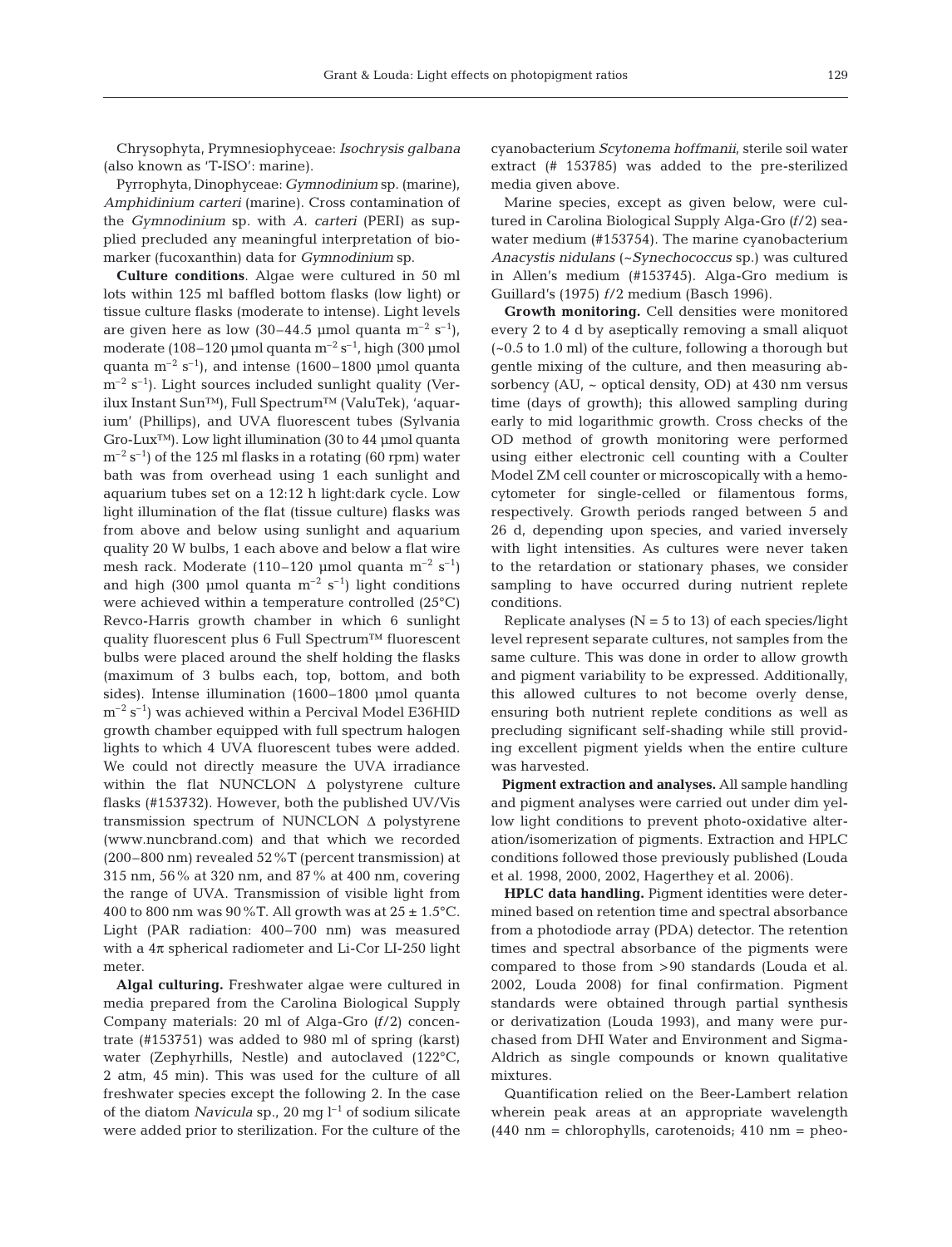pigments, 394 nm = internal standard) were divided by an extinction coefficient from the literature (e.g. Britton 1995, Jeffrey 1997 and references in each). Extinction coefficients that were used but did not correspond to the exact maximum for which they were reported were adjusted by the ratio of absorbance at the HPLC monitoring/integrating wavelength to that at the wavelength of the reported coefficient. This quantitation protocol was verified using solutions of authentic known pigments that were prepared using standard spectrophotometric techniques.

Chl *a*-epi (epimer, chl *a*') and ECHIN partially coelute from the 300 mm C-18 column used here (cf. Louda et al. 1998, 150 mm column). ECHIN and chl *a*' were 'colorimetrically separated' by manual integration at 460 and 666 nm, respectively, thus eliminating their spectral overlap at 440 nm and allowing valid individual quantitation using wavelength adjusted extinction coefficients. The extremely small absorbance of chl *a*' at 460 nm was ignored during the calculation of echinenone. Tests with known mixtures confirmed this approach. LUT and ZEA were baseline separated on our HPLC system (Louda et al. 2002).

The chl *a*:biomarker pigment ratios of the 10 algal species were calculated from the concentrations of individual chlorophylls and carotenoids in cultures grown at low, moderate, high, and intense irradiance levels. Replicate analyses of each species at the various light intensities were made as follows: low  $(N = 7)$ , moderate  $(N = 11)$ , high  $(N = 5)$  and intense  $(N = 13)$ . Data were plotted as mean  $\pm$  SD. All trends were initially plotted using linear, log normal, power, and exponential trend lines. In all cases, except chl *a*:DD (power), log normal trends gave significantly higher  $R^2$  values.

Herein we report molar, not weight, ratios for all pigment data presented, as they are biochemically more appropriate than simple weight ratios. For the w/w ratios and their inverses (i.e. CHEMTAX), see Tables S1 & S2 in the Supplement at [www.](http://www.int-res.com/articles/suppl/b011p127_supp.pdf) [int-res.com/articles/suppl/b011p127\\_supp.pdf.](http://www.int-res.com/articles/suppl/b011p127_supp.pdf) Further, when we quote or compare our ratios to literature values, we have converted the reported inverse w/w ratios to our molar chl *a*:marker pigment format. That is, the goal was to predict taxon-specific chl *a* contributions.

#### **RESULTS**

#### **Cyanobacteria**

Pigments common to the 3 cyanobacteria studied were chlorophyllide *a* (chlide *a)*, ZEA, chl *a*-allomer (chl *a*-allo), chl *a*, chl *a*', and β-carotene (BETA).

# *Anacystis nidulans* **(cf.** *Synechococcus* **sp.)**

This common unicellular cyanobacterium was previously called *A. nidulans* R2 and is likely *Synechococcus* PCC 7942 or *S. elongatus* (PCC6301) in the Expert Protein Analysis System (ExPASy) proteomics server of the Swiss Institute of Bioinformatics (www.expasy.ch). *S. elongatus* is a bloom-forming organism in Florida Bay and its estuarine margins (Phlips et al. 1999) and exhibits changing chl *a*:ZEA ratios with light regimes (Louda 2008).

The only pigment available as a biomarker for this species was ZEA. Chl *a*:ZEA ratios declined from about 3.0:1 in low to about 1.5:1 in moderate to high light, and then dropped slowly to about 1.1:1 at the highest light levels (Fig. 1a). As ZEA was about 1 to 2 orders of magnitude more abundant than BETA, a similar trend was likewise found for chl *a*:total carotenoids. Laza-Martinez et al. (2007) studied *Synechococcus* sp. grown in 100 µmol  $m^{-2}$  s<sup>-1</sup> in a 14L:10D regime and reported a weight ratio of ZEA:chl *a* of 0.836 (thus chl *a*:ZEA = 1.196), corresponding to a molar ratio of chl *a*:ZEA of 0.76:1.

#### *Lyngbya* **sp.**

In addition to the pigments found in *Anacystis nidulans, Lyngbya* sp. also contained myxol (MYXOL), a less polar myxoxanthophyll (MYXO-NP), myxoxanthophyll (MYXO, myxol-2'-glycoside), echinenone (ECHIN), and BETA. MYXO has a sugar moiety (often rhamnose) attached,whereas MYXOL is the non-glycosylated alcohol (Francis et al. 1970, cf. Mohamed et al. 2005).

Chl *a*:ECHIN ratios (Fig. 1b) decreased from about 22:1 in moderate and high light to around 17:1 in intense light. No low light cultures grew or survived for this species. Chl *a*: ECHIN of about 22:1 appears to best represent *Lyngbya* sp. biomass in moderate to high light conditions.

Chl *a*:ZEA ratios (Fig. 1b) decreased from about 17 to 12 to 5:1 with increasing light intensity. Chl *a*:MYXO (Fig. 1c) values went from about 11:1 to 8:1 with increasing light, but trends were poorly correlated.

#### *Scytonema hoffmanii*

Pigments in *S. hoffmanii* were as found for *Lyngbya* sp. with the addition of certain sunscreen pigments.

As with the other filamentous cyanobacterium *Lyngbya* sp., the biomarker exhibiting the best stability in its relation to chl *a* was ECHIN (Fig. 1d). The error bars determined for these data encompass a ratio of about 11:1.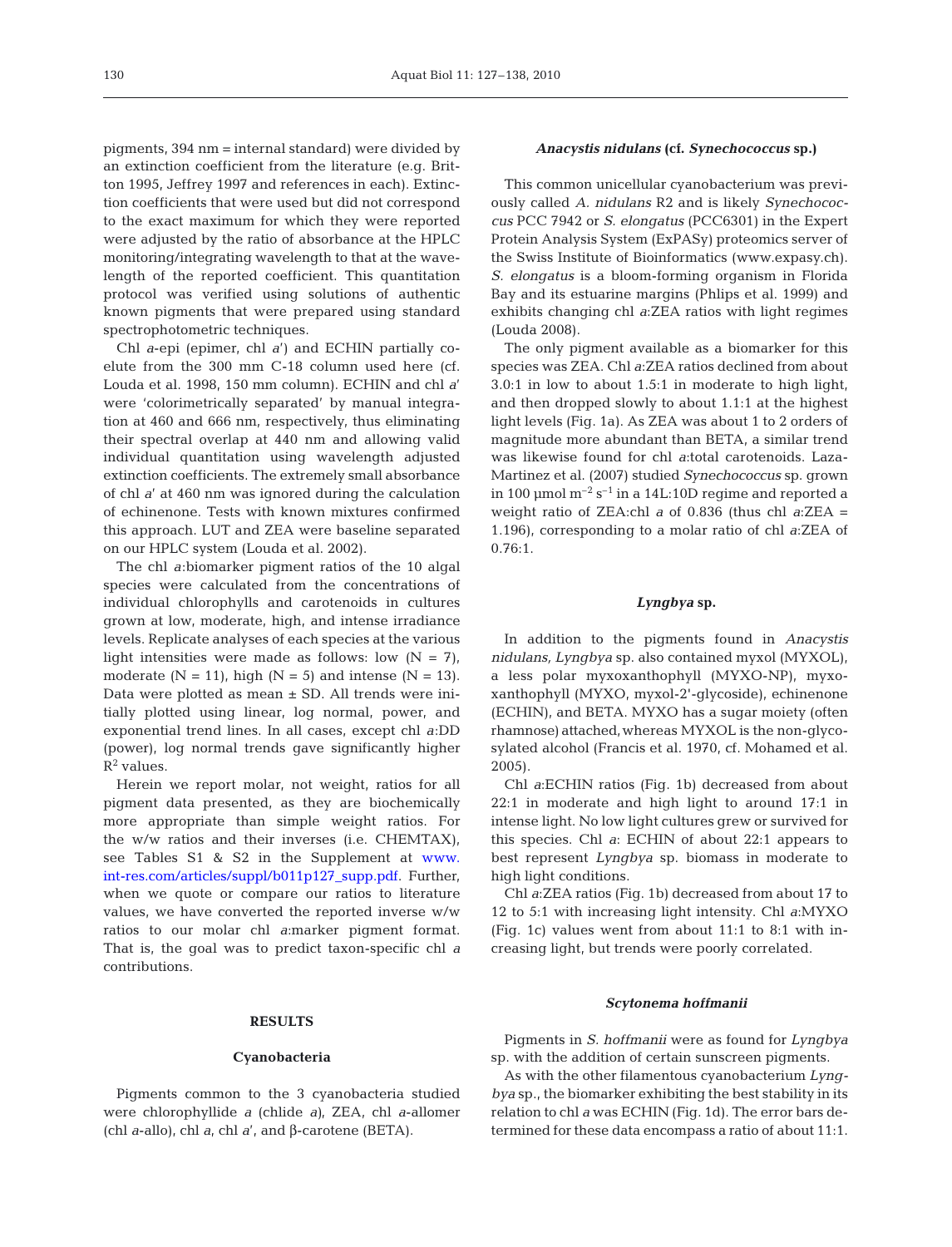

Fig. 1. Pigment ratios versus photic flux density (PFD) for cyanobacteria: (a) *Anacystis nidulans*; chl *a*:zeaxanthin (ZEA). (b,c) *Lyngbya* sp.; (b) chl *a*:ZEA (diamonds, solid line) and chl *a*: echinenone (ECHIN; squares, dotted lined), (c) chl *a*: myxoxanthophyll (MYXO). (d–f) *Scytonema hoffmanii*; (d) chl *a*:ECHIN (diamonds, solid line) and chl *a*:canthaxanthin (CANTH; squares, dashed line), (e) chl *a*:sum ketocarotenoids (= ECHIN + CANTH). (f) chl *a*:MYXO (diamonds, solid line) and chl *a*:scytonemins (squares, dashed line)

Canthaxanthin (CANTH), a diketo-β-carotene, accompanied the mono-keto ECHIN and resulted in chl *a*: CANTH ratios (Fig. 1d) that greatly decreased (~30:1 to 2:1) with light intensity. Plotting chl *a* to the sum of keto-carotenoids (Fig. 1e), it is observed that the trend is dominated by the influence of CANTH.

A highly polar pigment, suggested here to be a visible sunscreen ( $\lambda_{\text{max}}$  = 440, 562 nm) of presently unknown structure (UNKN), was present in *Scytonema hoffmanii* grown in high or intense photic flux even in the absence of UV wavelengths. That pigment is still under study but does have a scytonemin (SCYTO) type nucleus (C. Grant & J. Louda unpublished data). The reduced (SCYTO-red) and oxidized (SCYTO-ox) forms of SCYTO, a dimeric indole-phenol (Garcia-Pichel et al. 1992, Proteau et al. 1993), were present and increased with increasing light levels.

Both the ratios of chl *a*:MYXO (Fig. 1f) and chl *a*: SCYTO (oxidized plus reduced: dashed trace in Fig. 1f) decreased with increasing light intensity, indicating photoprotective roles for each. Under intense light conditions the chl *a*:SCYTO ratios averaged only 0.4:1 to 0.1:1, indicating a 2.5- to 10-fold molar excess, relative to chl *a*, of SCYTO.

#### **Chlorophyta (green algae)**

Pigments found in the green algae were chlide *a*, neoxanthin (NEO), VIOLA, ANTH, LUT, ZEA, chl *b*, chl *a-*allo, chl *a*, chl *a*', pheophytin *a* (PTIN*a)*, and BETA. Chlide *a* and PTIN*a* were in extremely low amounts, likely representing minor senescence products (Louda et al. 1998, 2002) and confirming that the cultures were viable with little if any alteration of biomarker pigments (cf. Louda 2008)

Pigment arrays and light-related changes in the desmids *Closterium acerosum* and *Cosmarium turpinii* were identical. Chl *a* to chl *b* values (Fig. 2a) were stable across tested light levels. The ratios were consistent at about 2.6:1 between 100 and 300 µmol quanta  $m^{-2}$  s<sup>-1</sup> with an increase (~3.1:1), representing a rela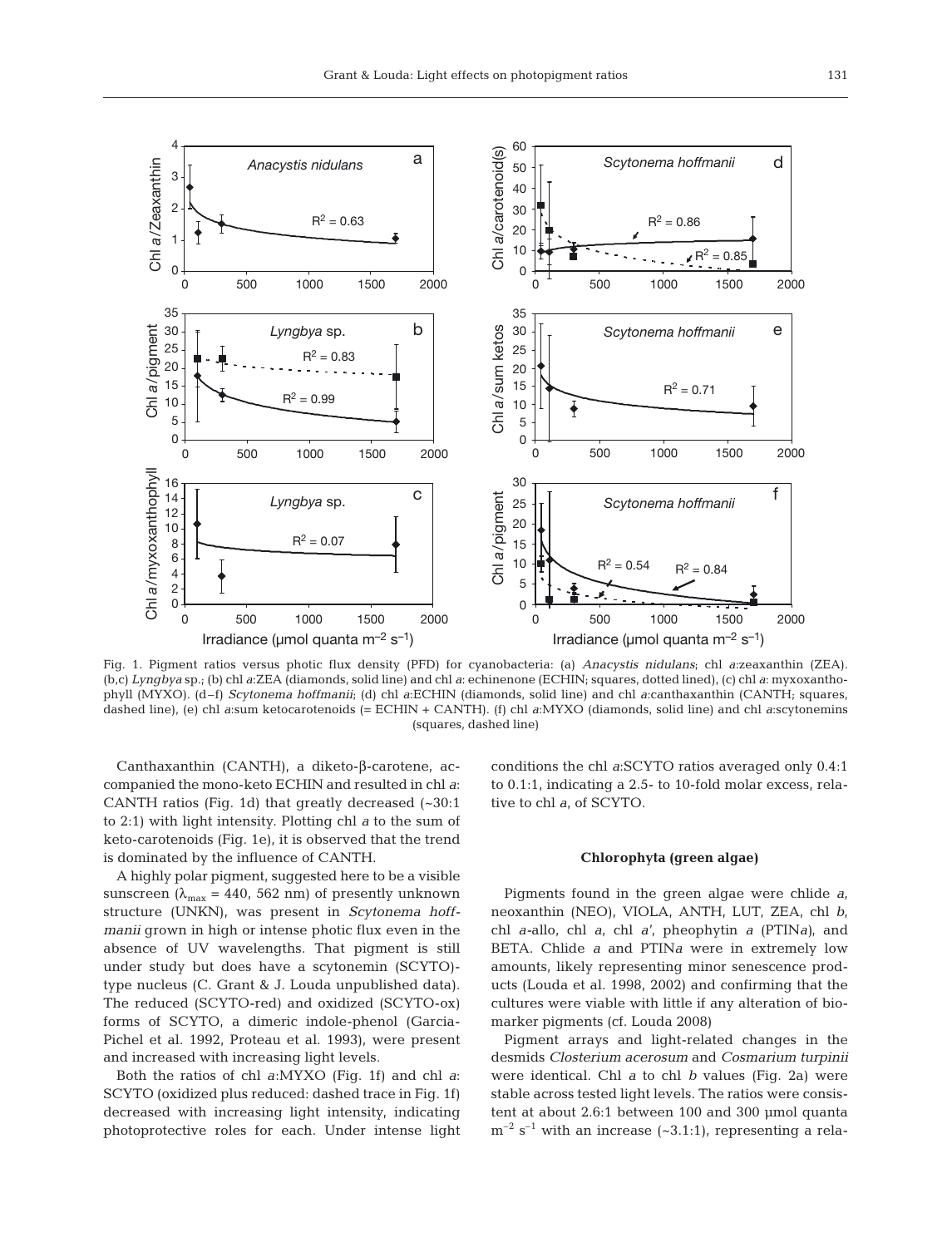tive decrease in chl *b*, in low light. Chl *a*:LUT ratios (Fig. 2a) dropped with increasing intensity, indicating a photoprotective function for LUT (cf. Demmig-Adams & Adams 2006);  $R^2$  values were 0.6 to 0.7:1 for chl *a*: LUT and 0.8 for chl *a*:chl *b* for both species. Data for chl *a*:LUT from both species often co-plotted such that the triangles (Closterium) and circles (Cosmarium) are indistinguishable in Fig. 2a.

The concentration of chl  $a$  cell<sup>-1</sup> (Fig. 2b) decreased more than 4-fold as light increased from 44 to 1700  $\mu$ mol quanta m<sup>-2</sup> s<sup>-1</sup>. Thus, decreasing ratios of chl *a* to other pigments in many instances are due to decreasing chl *a* concentration, while other pigments remain at nearly stable concentrations. For example, in these cases, chl *a* goes from about 400 to 200 fg cell<sup>-1</sup> as chl *a*: LUT goes from about 10 to 4:1. Additionally, the slight decrease in chl *a*:chl *b* ratios in response to increasing light suggests that the cellular content of both chlorophylls are decreasing, but chl *b* is decreasing faster than chl *a* with increasing light.

ZEA was not detected in the lowest light cultures. At other light levels the LUT:ZEA ratio (not plotted here) was about 12:1 (100–300 µmol quanta  $m^{-2}$  s<sup>-1</sup>) and dropped to about 8:1 under intense light. Chl *a*:ZEA was around 45 to 60:1 in the moderate and high light and about 30 to 35:1 in intense light. Other pigments (neoxanthin, violaxanthin, antheraxanthin) as part of the 'xanthophyll cycle' gave sporadic ratios to each other and to chl *a*. The VIOLA:NEO ratios in low light were about 0.5:1 and then leveled out at about unity at higher light levels.

#### **Chrysophyta, Bacillariophyceae (diatoms)**

The diatoms investigated were *Phaeodactylum* sp., tentatively *P. tricornutum*, and *Navicula* sp. Both species contained chlide *a*, chl *c1*/*c<sup>2</sup>* (chl *c* hereafter), pyrochlorophyllide a (pchlide *a)*, FUCO, DD, DX, chl *a*-allo, chl *a*, chl *a*', and BETA.



Fig. 2. (a,b) Chlorophyta; *Closterium acerosum* (solid traces) and *Cosmarium turpinii* (dotted traces). (a) Pigment ratios versus photic flux density (PFD) chl *a*:chl *b* (lower, diamonds and squares) and chl *a*:lutein (LUT; upper, triangles and solid circles), (b) chl *a* content cell–1 for *C. acerosum* ( diamonds, solid trace) and *C. turpinii* (squares, dashed trace). (c–e) Chromophyta, Bacillariophyceae: chl *a*:fucoxanthin (FUCO) (squares) and chl *a*:chl (i.e. chl *c*1/*c*2) *c* (diamonds) versus light intensity for (c) *Phaeodactylum tricornutum* and (d) *Navicula* sp.; (e) chl *a* cell–1 versus light intensity for *P. tricornutum* (squares, dashed trace) and *Navicula* sp. (diamonds, solid trace); (f) Haptophyta, *Isochrysis galbana*; chl *a*:FUCO (squares, solid trace) and chl *a*:chl *c* (diamonds, dashed trace)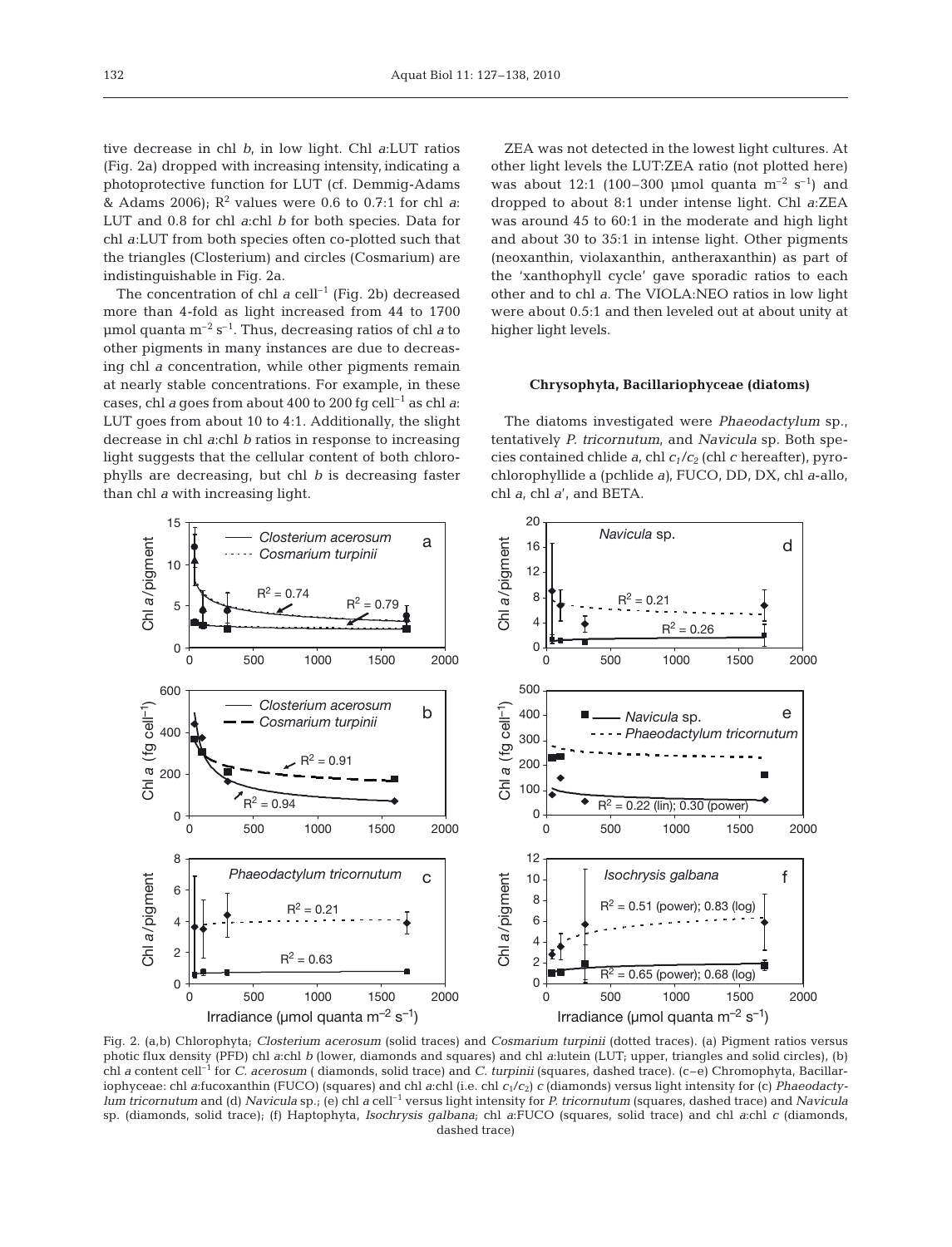Only chl *a*:chl *c* and chl *a*:FUCO gave trends versus light intensity that did not undergo 5-fold to an order of magnitude or greater changes (Fig. 2c,d). Chl *a*:chl *c* was relatively stable at about 4:1 for *Phaeodactylum* sp. but dropped from about 9:1 to 5.5:1 in *Navicula* sp. Additionally, the chl *a*:chl *c* values for both species had very large SDs in low light conditions (Fig. 2c,d). On the other hand, both diatoms gave chl *a*:FUCO ratios about unity (~0.85:1, Fig.  $2c$ ;  $\sim$ 1.1:1, Fig. 2d) and did so with extremely low SDs, except for the intense light data from *Navicula* sp.

The contents of chl  $a$  cell<sup>-1</sup> (Fig. 2e) decreased from about 250 to 150 fg cell–1 in *Phaeodactylum* and from about 100 to 60 fg cell<sup>-1</sup> in *Navicula*.

#### **Chrysophyta, Prymnesiophyceae:** *Isochrysis galbana*

*I. galbana* contained chlide *a*, chl *c*, FUCO, DD, DIATO, chl *a*-allo, chl *a*, chl *a*', β-carotene (ALPHA), BETA, and pheophytin-*a* (PHTIN*a*). Phytylated chl *c* (cf. 'T-ISO' in Zapata & Garrido 1997) was quite low in abundance. Given its close elution to chl *a*-allomer on our system, it could serve as an indication of this taxon but would be difficult to use as a routine biomarker. Zapata & Garrido (1997) used a polymeric column and discussed the coelution with chl *a*-allo on monomeric systems, such as used herein. Soret absorption of the phytylated chl *c* is at about 456 nm and is easily seen on the low energy side of the Soret band (~432 nm) of chl *a* as a distinct inflection and could easily be confirmed with the second derivative.

As *Isochrysis galbana* is a non-19'-alkanoyloxyfucoxanthin-containing haptophyte, the most usable marker pigment for this species was FUCO, with the chl *a*:FUCO ratios (Fig. 2f) remaining between 1.1:1 and 2:1 from the low to the higher light experiments, respectively.

#### **Pyrrophyta (dinoflagellates)**

*Amphidinium carteri* contained chl*c*,PERI,dinoxanthin (DINO), DD, DX, chl *a-*allo, chl *a*, chl *a*', and BETA, as well as 2 glycosylated carotenoids (P-457and P-468). The chl *a*:PERI ratios (Fig. 3a) varied between 0.7:1 and 1.2:1. An increase in this ratio to nearly 2:1 was observed for growth under intense illumination. The chl *a*:chl *c* ratio (Fig. 3a) was 1.9:1 in low to high light and 2.2:1 in intense light.

Ratios of chl *a* to either chl *c* or PERI for cultures grown under intense radiation exhibited very large variability, as indicated by large SDs in Fig. 3a.



Fig. 3. (a) Dinophyta, *Amphidinium carteri*; chl *a*:peridinin (PERI; squares, solid trace) and chl *a*:chl *c* (diamonds, dashed trace) versus light intensity. (b) chl *a*:diadinoxanthin versus light intensity for all chl *c*-containing species (*Phaeodactylum tricornutum*, *Navicula* sp., *A. carteri*, *Gymnodinium* sp., *Isochrysis galbana*) investigated herein. (c) Generalized (hypothetical) plot of photosynthetic accessory pigments (PAPs) and photoprotective pigments (PPPs) versus light intensity (see Results and Conclusion)

#### **Chromophyte xanthophyll cycle pigments**

The ratio of chl *a*:DD (Fig. 3b), or DD+DX (not shown), for these 5 species decreased from low to intense light, often by an order of magnitude (e.g. 20 to 2:1 in diatoms).

## **DISCUSSION**

#### **Cyanobacteria**

Marker pigments for cyanobacteria are typically ZEA and/or ECHIN. Ratios of chl *a*:ZEA = 1.1:1 and chl *a*:ECHIN = 11.0:1 have been used for estimating coccoidal or filamentous cyanobacteria, respectively, in Florida Bay (Louda et al. 2000, Louda 2008) and Ever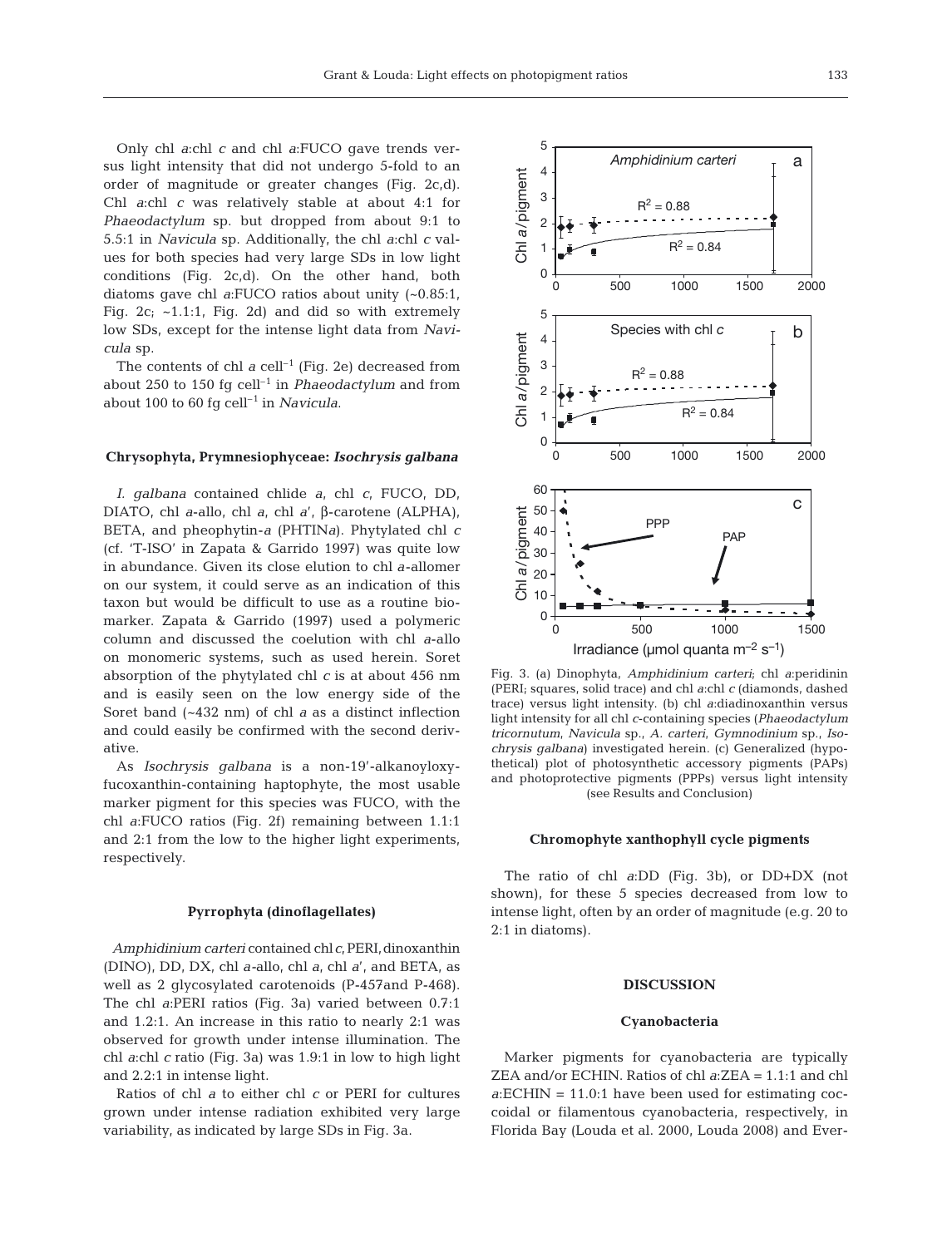glades (Hagerthey et al. 2006) studies. Similar ratios have been previously reported for samples grown without light or nutrient limitations (Wilhelm et al. 1991, Barlow et al. 1995).

The decrease in chl *a*:ZEA ratios for *Anacystis nidulans* (Fig. 1a) from about 2.6:1 to 1.5:1 and then to 1.0:1 with increasing light intensity suggests that ZEA functions to protect the species from photodamage (cf. Paerl et al. 1983, Bidigare et al. 1989). We previously found that *Synechococcus* sp. (possibly *S. elongatus)* had chl *a*:ZEA ratios of 2.5:1 or 1.0:1 in the dark brown humic waters of Whitewater Bay or the clearer waters of Florida Bay proper, respectively (Louda 2008). Even though ZEA acts as a PPP in *A. nidulans*, it is still is required as a marker pigment for coccoidal cyanobacteria lacking other carotenoids. ZEA does occur in the chlorophytes as well, but in very reduced concentrations. Aside from chl *a*, the other main pigment in *A. nidulans* is BETA, and since this pigment is nearly omnipresent in oxygenic phototrophs, it is not a suitable marker pigment. The decrease in the ratio of chl *a*:ZEA is explained wholly or partly by decreases in cellular chl *a* contents as previously reported for *A. nidulans* (Allen 1968) and with the largest decreases occurring above 300 µmol photons  $m^{-2}$  s<sup>-1</sup> (cf. Utkilen et al. 1983).

Nichols (1973) found that many freshwater filamentous cyanobacteria have a wide range of carotenoids (e.g. ECHIN, MYXOs, CANTH) not found in picoplanktonic cyanobacteria. In the present study, this observation holds for *Lyngbya* sp. and *Scytonema* sp. As such, we used ECHIN as the marker of choice for filamentous cyanobacteria. Thus, cyanobacteria chl *a* contributions include both back calculations from ratios to ECHIN (filamentous) and ZEA (coccoidal). Even though chl *a*:ECHIN ratios for these species are different, they are relatively stable with changing irradiance, and ECHIN is thus the most likely marker. Microscopic examination of the community would aid in picking the best ratio once the dominant species is identified. For *Lyngbya* sp., the chl *a*:ECHIN ratio is around 20:1, while that for *Scytonema* sp. is around 13:1. Previous work in our laboratory with *Anabaena flos-aquae* and *Microcystis aeruginosa* at different irradiance levels yielded chl *a*:ECHIN ratios of 11:1 (Skoog 2003, Skoog & Louda 2003). The filamentous nonheterocystous genus *Lyngbya* is a worldwide bloom form and *L. majuscule* is of growing concern in tropical/sub-tropical waters (Paul et al. 2005).

The increase in CANTH with increased light intensity, giving dramatically decreasing chl *a*:CANTH (Fig. 1d) and correspondingly decreasing chl *a*:total keto-carotenoids (KETOs: Fig. 1e), points to a photoprotective function for CANTH. On the other hand, the relative stability of chl *a*:ECHIN reveals that ECHIN is

linked stoichiometrically to the photosynthetic reaction center as an accessory pigment. As total chl *a* decreases with increased light, the slight increase in chl *a*:ECHIN confirms that ECHIN acts as a PAP rather than strictly as a PPP. This slight increase in the ratio of chl *a* to taxon-specific PAPs is also found in the diatoms and dinoflagellates investigated herein. Perhaps, in higher light conditions, antennae chl *a* may be photon saturated and require less energy input from the accessory pigments.

As the amount of ECHIN decreased only slightly during large increases in the relative amounts of CANTH, it appears that CANTH serves a much stronger photoprotective role than does ECHIN (cf. Lakatos et al. 2001).

Both the ratios of chl *a*:MYXO (Fig. 1f) and the SCYTOs (oxidized plus reduced) decreased dramatically with increasing light intensity, indicating photoprotective roles for each. One report stated that MYXO may not be a PAP but that it is required for thylakoid organization or cell wall function/stability (Mohamed et al. 2005). We think that these functions are not mutually exclusive.

#### **Chlorophyta (green algae)**

*Closterium acerosum* and *Cosmarium turpinii* are green algae that possess the same signature pigments. Chl *b* was the best quantitative marker pigment for these 2 species, and the Chlorophyta in general, with chl *a*:chl *b* ratios at around 2.5:1 for *C. acerosum* and around 2:1 for *C. turpinii,* over the range of light levels investigated. The chl *a*:chl *b* ratio in chl *b*-containing organisms ranges from 2:1 to 3:1 (Halldal 1970, Strain et al. 1971, Meeks 1974), and our data confirm this.

#### **Chrysophyta, Bacillariophyceae (diatoms)**

FUCO and chl *c* are the main accessory lightharvesting pigments of diatoms (Stauber & Jeffrey 1988). The diatoms used in this study, *Phaeodactylum* sp. and *Navicula* sp., exhibited the characteristic pigments of diatoms with FUCO as the marker pigment for chl *a* divisional estimation. The molar ratios found during this study were about 0.75:1 for *Phaeodactylum* sp. and 1.1:1 for *Navicula* sp. Chl *a*:FUCO (molar converted) ratios of 2.34:1 (Gieskes et al. 1988), 1.21:1 (Wilhelm et al. 1991), and 1.8 to 2.6:1 (Garibotti et al. 2003) have been reported from studies on North Sea, Pacific, and Antarctic waters.

Both species showed relatively stable ratios of chl *a*: chl *c*, even though they did not compare well with each other. The chl *a*:chl *c* ratios for *Navicula* sp. were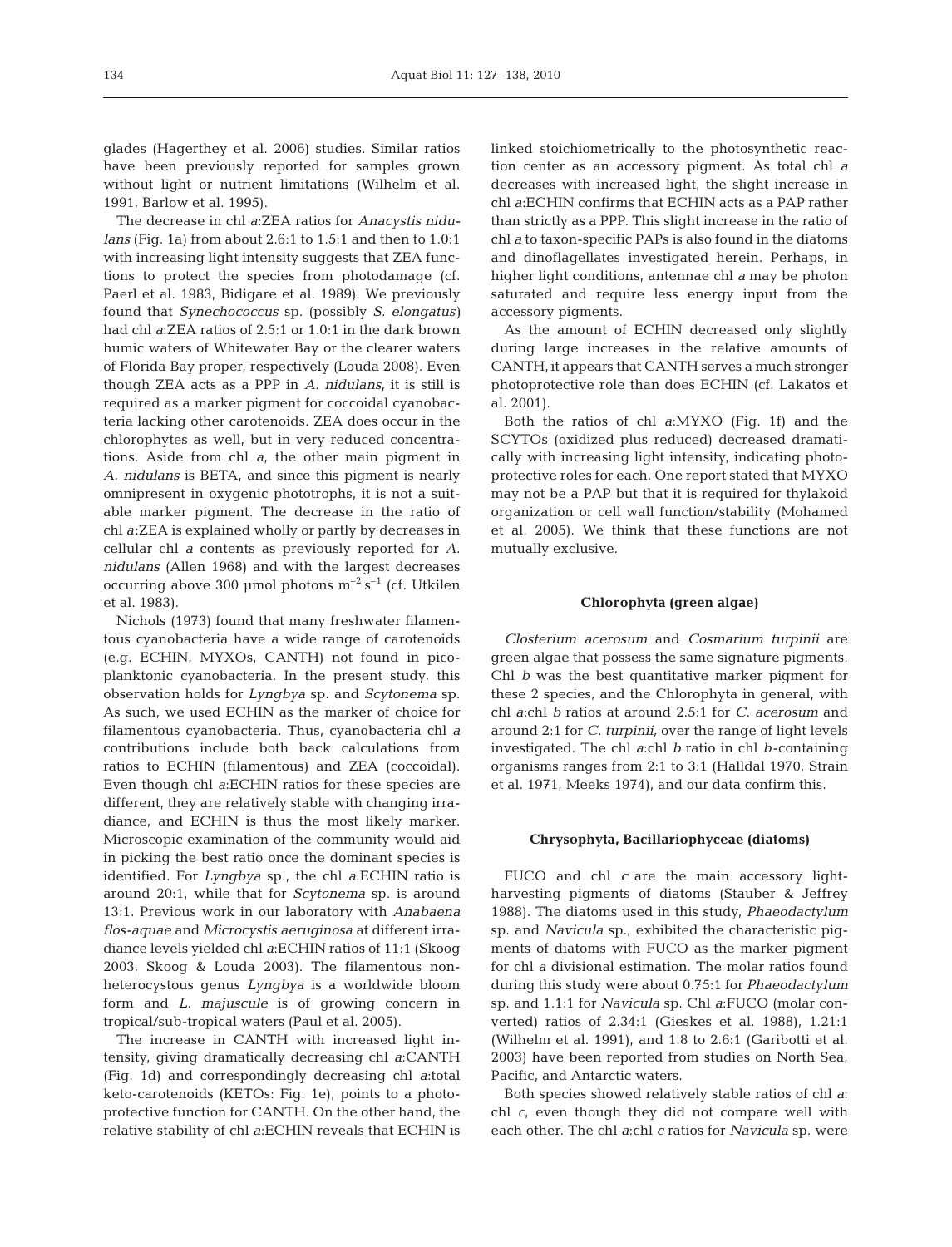around 6:1 and about 4.1 for *Phaeodactylum* sp. Baumann et al. (1994) suggested a species-specific chl *a*: chl *c* ratio. This would prove to be difficult if a mixed algal sample were being analyzed, and as such, chl *a* divisional estimates would not be calculated correctly. For example, chl *c<sup>2</sup>* also occurs in dinoflagellates, prymnesiophytes, cryptophytes, and others (see Jeffrey & Vesk 1997, Jeffrey & Wright 2006). For this reason, 'chl *c*' is not considered herein as a marker pigment for determining the chl *a* contributions unless HPLC systems such as C8 (Zapata et al. 2000, 2004) designed for separation of the 'chl *c*' were employed in addition to or in place of a C18 system. Chl *c3*, while separated from  $-c_1/c_2$  on our system, was not encountered in any species tested during the present study.

#### **Pyrrophyta, Dinophyceae (dinoflagellates)**

PERI has long been used as the quantitative marker pigment for 'peridinin-containing' algae belonging to the division Dinophyceae (Johansen et al. 1974, Jeffrey et al. 1975). The chl *a*:PERI ratios varied between 0.8:1 and 1.0:1 for *Amphidinium carteri* grown under low to high light. These ratios are lower than the 1.5:1 conversion factor used by Louda (2008) to estimate the chl *a* contributed from dinoflagellates in studies of Florida Bay. However, the ratio of chl a: PERI  $(-2.0:1)$  in intense light (Fig. 3a) easily encompasses the calculations from Florida Bay, an intense light environment. Chl *a*:PERI ratios as high as 2.35:1 (Everitt et al. 1990, Ondrusek et al. 1991) and 3.96:1 (Barlow et al. 1995) have been reported.

The chl *a*:chl *c* ratios for both species studied shows some stability around 2:1 but, as discussed above, since the chl *c* are common light-harvesting pigments across different algal groups, they cannot be standalone division/class estimators in single pigment determinations. They may, however, be helpful in mathematically advanced algorithms such as CHEMTAX (Mackey et al. 1996, Wright & Jeffrey 2005) or BCE (Van den Meersche et al. 2009), especially when HPLC systems (e.g. C8) that completely separate all chl *c* forms are included.

#### **Chrysophyta, Prymnesiophyceae**

The main photosynthetic light-harvesting pigments for this division are chl *a*, chl *c*, and FUCO (Montero et al. 2002) plus a wide assortment of 'chl *c*' and FUCO derivatives (Zapata et al. 2004).

For the strain (T-ISO) of *Isochrysis galbana* examined here, we found chl *a*:FUCO values to change slowly as light intensity increased. The chl *a*:FUCO ratios varied between 1:1 and 1.6:1 to just under 2:1. Chl *a*:FUCO ratios of 1.46:1 (Vidussi et al. 2000), 1.18:1 (Descy et al. 2000), 1.69:1 (Barlow et al. 1993), and 3.1 to 3.7 (Zapata et al. 2004) have been reported for studies done on different factors that affect changes in pigment relationships in phytoplankton. Note that we used molar ratios, and the ratios originally reported on a w/w basis were converted to molar ratios for this report. Chl *a*:chl *c* ratios of *I. glabana* increased from about 3:1 to 6:1 with increasing light intensity. The *I. galbana* cultured in our study would fall in the 'Type-3 Haptophyte' array as defined by Zapata et al. (2004). Their 2 strains, grown at 60 to 70 µmol quanta  $m^{-2}$  s<sup>-1</sup> (12L:12D) gave chl *a*:FUCO of 3.70:1 and 3.11, as converted to molar ratios.

A different sample of 'T-ISO', provided by the Harbor Branch Oceanographic Institution (Ft. Pierce, FL, USA), contained phytylated chl *c* (Louda unpubl. 2009). However, that sample was not cultured during the present study. Phytylated chl *c* (cf. Zapata et al. 2004) would be useful in better defining mixed natural cultures containing *Isochrysis galbana*.

Without the wide variety of chl *c* and FUCO derivatives given for numerous haptophytes (Zapata et al. 2004), the pigment array of the *Isochrysis galbana* strain studied here would place this isolate with diatoms and other chrysophytes.

# **CONCLUSIONS**

Throughout this study, we found that the ratio of chl *a* to various other lipophilic pigments either decreased rapidly with increasing light intensity or remained relatively stable with sporadic slight increases. It is therefore concluded that those pigments which maintain some level of stability in their relationship (stoichiometry) to chl *a* are primary PAPs. On the other hand, pigments which exhibit relative significant increases in relation to chl *a*, thus giving decreasing chl *a*:pigment ratios with increasing photic flux, are concluded as being mainly PPPs. That is not to say that a pigment acting 'mainly' as a PPP cannot also be involved in energy transfer during photosynthesis (cf. Demmig-Adams & Adams 2006 and references therein). As noted, chl *a* content per cell decreases with increasing photic flux, and this phenomenon partially or wholly explains the decreasing chl *a*:PPP ratios observed.

Fig. 3c shows the generalized trends for PAP- and PPP-type pigments. The ratio values of chl *a* to either PPP or PAP are hypothetical but reflect the ranges reported herein. Thus, PAP-type pigments include ECHIN (cyanobacteria), chl *b* (chlorophytes), FUCO (diatoms, other chrysophytes), and PERI (PERI-containing dinoflagellates). PPP-type pigments include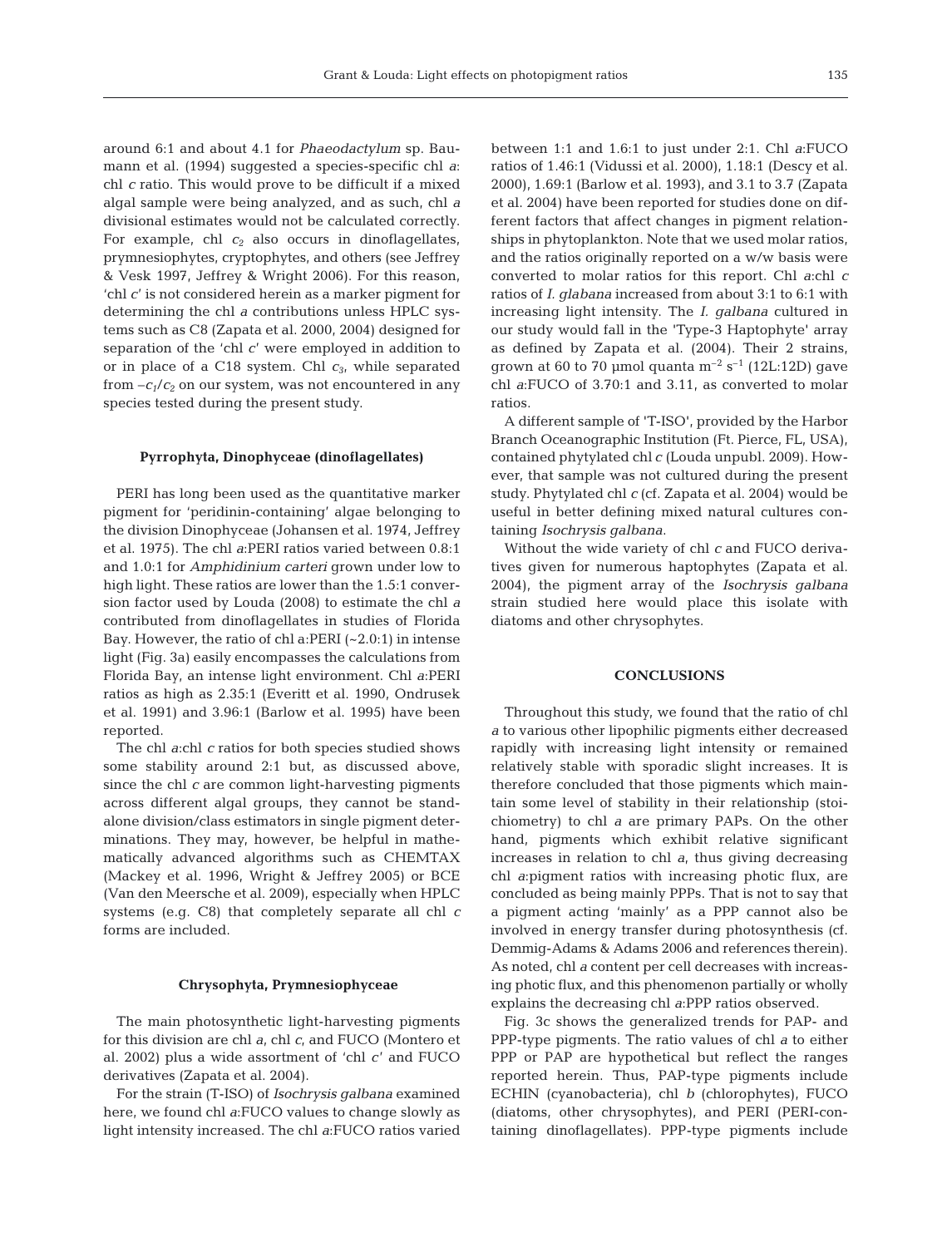ZEA, CANTHA, MYXO, and SCYTO in cyanobacteria; LUT and all 'xanthophyll-cycle' pigments (ZEA, VIOLA, ANTH, NEO) in chlorophytes; and DD + DX in chrysophytes and dinoflagellates.

When using any of the PPP-type pigments for community estimation, consideration of the average light field (photo flux density, PFD) is an absolute requirement. Given slight differences in the ratio of chl *a*:PAP pigments, light field measurement should also be factored into all determinations. When using chl *a* as a proxy e.g. for biomass and organic carbon, the average light field data are also a much needed metric, as the amount of chl *a* per cell decreases with increasing light level.

In many cases, the majority of the decreases in chl *a*: marker (viz. PPP) pigment ratios is due to decreasing amounts of chl *a* with increasing PFD. Chl *a*:PAP ratios change very little with light.

The measure of PAR during sampling and monitoring can provide ancillary data with which to improve pigment-based chemotaxonomic estimates of microalgal community structure and dynamics.

*Acknowledgements*. This work has been supported in part by past contracts to J.W.L. from the Division of Marine Fisheries, National Oceanographic and Atmospheric Administration (NOAA), and the South Florida Water Management District (SFWMD). The assistance of J. Morrison of the Living Materials section of Carolina Biological Supply during the early stages of culture material selection is noted. We thank P. Mongkhonsri for expert assistance in routine laboratory functions and maintenance, especially HPLC operations. This study was performed during the pursuit of the MS and PhD degrees by C.S.G.

#### LITERATURE CITED

- Allen MM (1968) Photosynthetic membrane system in *Ana-*➤ *cystis nidulans.* J Bacteriol 96:836–841
- ▶ Barlow RG, Mantoura RFC, Gough MA, Fileman TW (1993) Pigment signatures of the phytoplankton composition in the northeastern Atlantic during the 1990 spring bloom. Deep-Sea Res II 40:459–477
- ▶ Barlow RG, Mantoura RFC, Peinert RD, Miller AEJ, Fileman TW (1995) Distribution, sedimentation and fate of pigment biomarkers following thermal stratification in the western Alboran Sea. Mar Ecol Prog Ser 125:279–291
- ▶ Basch LV (1996) Effects of algal and larval densities on development and survival of asteroid larvae. Mar Biol 126: 693–701
- ▶ Baumann MEM, Lancelot C, Brandini FP, Sakshaug E, John MD (1994) The taxonomic identity of cosmopolitan prymnesiophyte *Phaeocyctis*: a morphological and ecophysiological approach. J Mar Syst 5:5–22
- ▶ Bidigare RR, Schofield O, Prezelin BB (1989) Influence of zeaxanthin on quantum yield of photosynthesis of *Synechococcus* clone WH7803 (DC2). Mar Ecol Prog Ser 56: 177–188
	- Britton G (1995) UV/visible spectroscopy. In: Britton G, Liaaen-Jensen S, Pfander H (eds) Carotenoids. Vol IB:

Spectroscopy. Birkhauser-Verlag, Basel, p 13–62

- Carreto JI, Montoya N, Akselman R, Carignan MO, Silva RI, Cucchi-Colleoni DA (2008) Algal pigment patterns and phytoplankton assemblages in different water masses of the Río de la Plata maritime front. Cont Shelf Res 28: 1589–1606
- ► Demmig-Adams B (1990) Carotenoids and photoprotection in plants: a role for the xanthophyll zeaxanthin. Biochim Biophys Acta 1020:1–24
- ▶ Demmig-Adams B, Adams WE (2006) Tansley review: photoprotection in an ecological context: the remarkable complexity of thermal energy dissipation. New Phytol 172: 11–21
- ► Descy JP, Metens A (1996) Biomass–pigment relationships in potamoplankton. J Plankton Res 18:1557–1566
- ► Descy JP, Higgins HW, Mackey DJ, Hurley JP, Frost TM (2000) Pigment ratios and phytoplankton assessment in northern Wisconsin lakes. J Phycol 36:274–286
- ► Eker-Develi E, Berthon JF, van der Linde D (2008) Phytoplankton class determination by microscopic and HPLC-CHEMTAX analyses in the southern Baltic Sea. Mar Ecol Prog Ser 359:69–87
- ► Everitt DA, Wright SW, Volkman JK, Thomas DP, Lindstrom EJ (1990) Phytoplankton community compositions in the western equatorial Pacific determined from chlorophyll and carotenoid pigment distributions. Deep-Sea Res 37: 975–997
	- Fleming ED, Castenholz RW (2007) Effects of periodic desiccation on the synthesis of the UV-screening compound, scytonemin, in cyanobacteria. Environ Microbiol 9: 1448–1455
	- Francis GW, Hertzberg S, Andersen K, Liaaen-Jensen S (1970) New carotenoid glycosides from *Oscillatoria limosa*. Phytochemistry 9:629–635
- ► Garcia-Pichel F, Sherry ND, Castenholz RW (1992) Evidence for an ultraviolet sunscreen role of the extracellular pigment scytonemin in the terrestrial cyanobacterium *Chlorogloeopsis* sp. Photochem Photobiol 56:17–23
- Garibotti IA, Vernet M, Kozlowski WA, Ferrario M (2003) ➤ Composition and biomass of phytoplankton assemblages in coastal Antarctic waters: a comparison of chemotaxonomic and microscopic analyses. Mar Ecol Prog Ser 247: 27–42
- Gieskes WWC, Kraay GW (1983) Unknown chlorophyll *a* ➤ derivatives in the North Sea and the tropic Atlantic Ocean revealed by HPLC analysis. Limnol Oceanogr 28:757–766
- ► Gieskes WWC, Kraay GW, Nontji A, Setiapermana D, Sutomo (1988) Monsoonal alteration of a mixed and a layered structure in the phytoplankton of the euphotic zone of the Banda Sea (Indonesia): a mathematical analysis of algal fingerprints. Neth J Sea Res 22:123–137
- ► Goericke R, Montoya JP (1998) Estimating the contribution of microalgal taxa chlorophyll *a* in the field—variations of pigment ratios under nutrient- and light-limited growth. Mar Ecol Prog Ser 169:97–112
- Green BR, Durnford DG (1996) The chlorophyll-carotenoid ➤proteins of oxygenic photosynthesis. Annu Rev Plant Physiol Plant Mol Biol 47:685–714
	- Greisberger S, Teubner K (2007) Does pigment composition reflect phytoplankton community structure in differing temperature and light conditions in a deep alpine lake? An approach using HPLC and delayed fluorescence (DF) techniques. J Phycol 43:1108–1119
	- Guillard RL (1975) Culture of phytoplankton for feeding marine invertebrates. In: Smith WL, Chanley MH (eds) Culture of marine invertebrate animals. Plenum Press, New York, p 29–60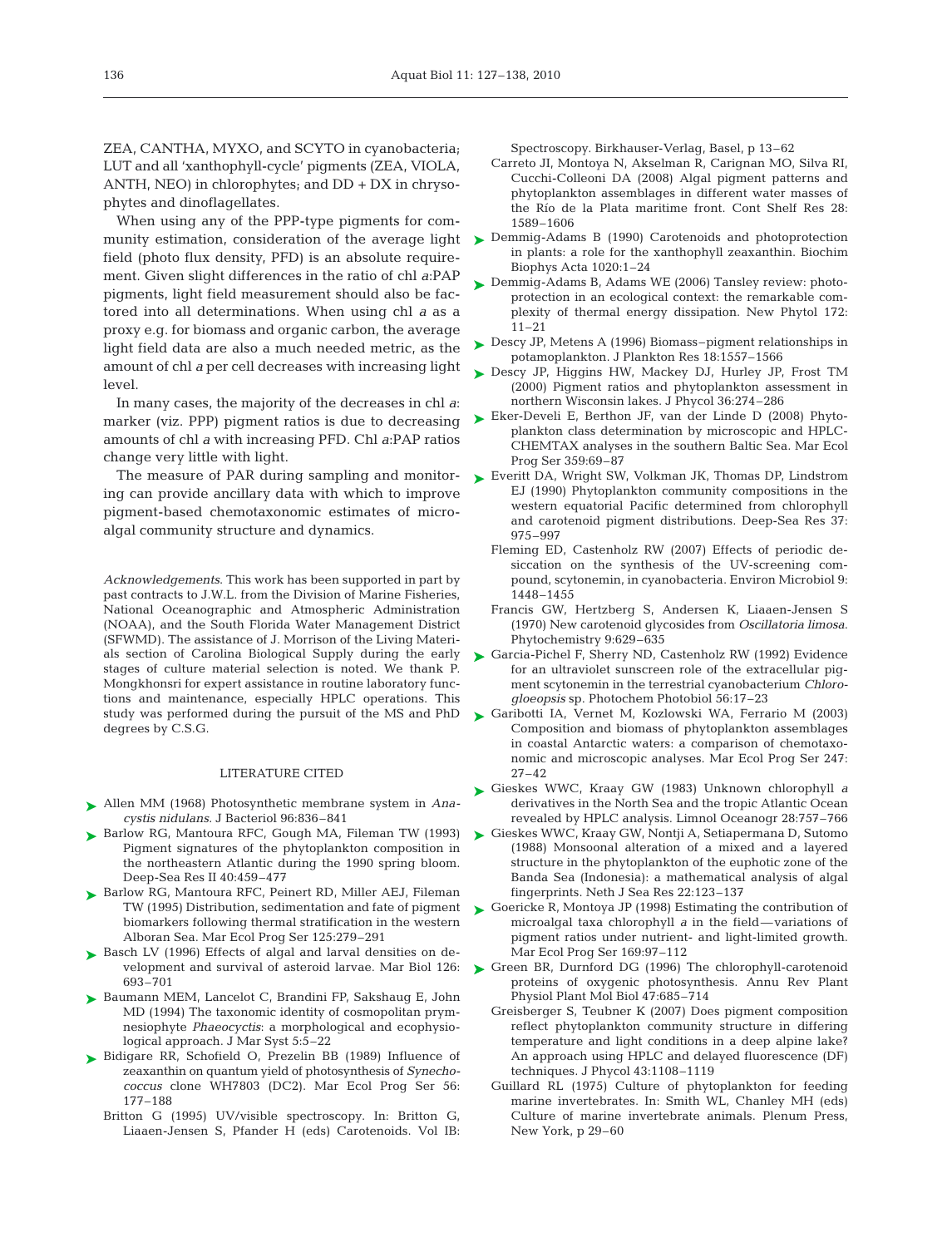- Hager A (1980) The reversible, light induced conversions of xanthophylls in the chloroplast. In: Czygan FC (ed) Pigments in plants. Fischer, Stuttgart, p 57–79
- ► Hagerthey SE, Louda JW, Mongkhonsri P (2006) Evaluation of pigment extraction methods and a recommended protocol for periphyton chlorophyll a determination and chemotaxonomic assessment. J Phycol 42:1125–1136
	- Halldal P (1970) Photosynthetic apparatus of microalgae. In: Halldal P (ed) Microbiology of microorganisms. Wiley Interscience, New York, p 17–55
	- Jeffrey SW (1997) Application of pigment methods to oceanography. In: Jeffrey SW, Mantoura RFC, Wright SW (eds) Phytoplankton pigments in oceanography. SCOR-UNESCO, Paris, p 124–166
	- Jeffrey SW, Vesk M (1997) Introduction to marine phytoplankton and their pigment signatures. In: Jeffrey SW, Mantoura RFC, Wright SW (eds) Phytoplankton pigments in oceanography. SCOR-UNESCO, Paris, p 34–87
	- Jeffrey SW, Wright SW (2006) Photosynthetic pigments in marine microalgae: insights from cultures and the sea. In: Subba Rao DV (ed) Algal cultures, analogues of blooms and applications. Science Publishers, Enfield, NH, p 33–90
	- Jeffrey SW, Sielicki M, Haxo FT (1975) Chloroplast pigment patterns in dinoflagellates. J Phycol 11:374–384
	- Jeffrey SW, Llewellyn CA, Barlow RG, Mantoura RFC (1997) Pigment processes in the sea: a selected bibliography. In: Jeffrey SW, Mantoura RFC, Wright SW (eds) Phytoplankton pigments in oceanography. SCOR-UNESCO, Paris, p 167–178
- Jeffrey SW, Wright SW, Zapata M (1999) Recent advances ➤ in HPLC pigment analysis of phytoplankton. Mar Freshw Res 50:879–896
- Johansen JE, Svec WA, Liaaen-Jensen S, Haxo FT (1974) ➤ Carotenoids of Dinophyceae. Phytochemistry 13:2261–2271
- ► Lakatos M, Bilger W, Budel B (2001) Carotenoid composition of terrestrial Cyanobacteria: response to natural sunlight conditions in open rock habitats in Venezuela. Eur J Phycol 36:367–375
	- Laza-Martinez A, Seoane S, Zapata M, Orive E (2007) Phytoplankton pigment patterns in a temperate estuary: from unialgal cultures to natural assemblages. J Plankton Res 29:913–929
- ► Leavitt PR, Carpenter SR (1990) Aphotic pigment degradation in the hypolimnion: implications for sedimentation studies and paleolimnology. Limnol Oceanogr 35:520–534
- ► Leonardos N, Harris GN (2006) Comparative effects of light on pigments of two strains of *Emiliania huxleyi* (Haptophyta). J Phycol 42:1217–1224
	- Lewitus AJ, White DL, Tymowski RG, Geesey ME, Hymel SN, Noble PA (2005) Adapting the CHEMTAX method for assessing phytoplankton taxonomic composition in southeastern U.S. Estuaries 28:160–172
	- Louda JW (1993) The biogeochemistry of tetrapyrrole pigments, emphasizing chlorophyll. PhD dissertation, University of South Florida, Tampa, FL
- ► Louda JW (2008) Pigment-based chemotaxonomy of Florida Bay phytoplankton; development and difficulties. J Liq Chromatogr Relat Technol 31:295–323
- Louda JW, Li J, Liu L, Winfree MN, Baker EW (1998) Chloro-➤ Geochem 29:1233–1251
- Louda JW, Loitz JW, Rudnick DT, Baker EW (2000) Early dia-➤ genetic alteration of chlorophyll *a* and bacteriochlorophyll *a* in a contemporaneous marl ecosystem. Org Geochem 31:1561–1580
- ► Louda JW, Liu L, Baker EW (2002) Senescence- and death-

related alteration of chlorophylls and carotenoids in marine phytoplankton. Org Geochem 33:1635–1653

- ► Mackey MD, Mackey DJ, Higgins HW, Wright SW (1996) CHEMTAX—a program for estimating class abundance from chemical markers: applications to HPLC measurements of phytoplankton. Mar Ecol Prog Ser 144:265–283
	- Mackey DJ, Higgins HW, Mackey MD, Holdsworth D (1998) Algal class abundances in the western equatorial Pacific: Estimation from HPLC measurements of chloroplast pigments using CHEMTAX. Deep-Sea Res I 45:1441–1468
- ► Mantoura RFC, Llewellyn CA (1983) The rapid determination of algal chlorophyll and carotenoid pigments and their breakdown products in natural waters by reversed phase high performance liquid chromatography. Anal Chim Acta 151:297–314
	- Meeks JC (1974) Chlorophylls. In: Stewart WDP (ed) Algal physiology and biochemistry. Blackwell Scientific, Oxford, p 161–175
- Millie DF, Pearl HW, Hurley JP (1993) Microalgal pigment assessments using high performance liquid chromatography: a synopsis of organismal and ecological applications. Can J Fish Aquat Sci 50:2513–2527 ➤
- ► Mohamed HE, van de Meene AML, Robertson RW, Vermaas WFJ (2005) Myxoxanthophyll is required for normal cell wall structure and thylakoid organization in the cyanobacterium *Synecocystis* sp. strain PCC 6803. J Bacteriol 187: 6883–6892
- ► Montero O, Klisch M, Häder DP, Lubian LM (2002) Comparative sensitivity of seven marine microalgae to cumulative exposure to ultraviolet-b radiation with daily increasing doses. Bot Mar 45:305–315
	- Nichols BW (1973) Lipid composition and metabolism. In: Carr NG, Whitton BA (eds) The biology of blue green algae. Blackwell, Oxford, p 144–161
- ► Ondrusek ME, Bidigare RR, Sweet ST, Defreitas DA, Brooks JM (1991) Distribution of phytoplankton pigments in the North Pacific Ocean in relation to physical and optical variability. Deep-Sea Res 38:243–266
- ▶ Paerl HW, Tucker J, Bland PT (1983) Carotenoid enhancement and its role in maintaining blue-green algal (*Microcystis aeruginosa*) surface blooms. Limnol Oceanogr 28: 847–857
- ▶ Paerl HW, Valdes LM, Pinckney JL, Piehler MF, Dybe J, Moisander PH (2003) Phytoplankton photopigments as indicators of estuarine and coastal eutrophication. Bioscience 53:953–964
- ▶ Patoine A, Leavitt PR (2006) Century-long synchrony of fossil algae in a chain of Canadian prairie lakes. Ecology 87: 1710–1721
- ▶ Paul VJ, Thacker R, Banks K, Golubic S (2005) Benthic cyanobacterial bloom impacts on the reefs of South Florida (Broward County, USA). Coral Reefs 24:693–697
- ▶ Peeken I (1997) Photosynthetic pigment fingerprints as indicators of phytoplankton biomass and development in different water masses of the Southern Ocean during austral spring. Deep-Sea Res II 44:261–282
- ► Phlips EJ, Badylak S, Lynch TC (1999) Blooms of the picoplanktonic cyanobacterium *Synechococcus* in Florida Bay, a subtropical inner shelf lagoon. Limnol Oceanogr 44: 1166–1175
- phyll degradation during senescence and death. Org Pinckney JL, Richardson TL, Millie DF, Paerl HW (2001) ➤ Application of photopigment biomarkers for quantifying microalgal community composition and *in situ* growth rates. Org Geochem 32:585–595
	- ▶ Proteau PJ, Gerwick WH, Garcia-Pichel F, Castenholz R (1993) The structure of scytonemin, an ultraviolet sunscreen pigment from the sheaths of cyanobacteria.